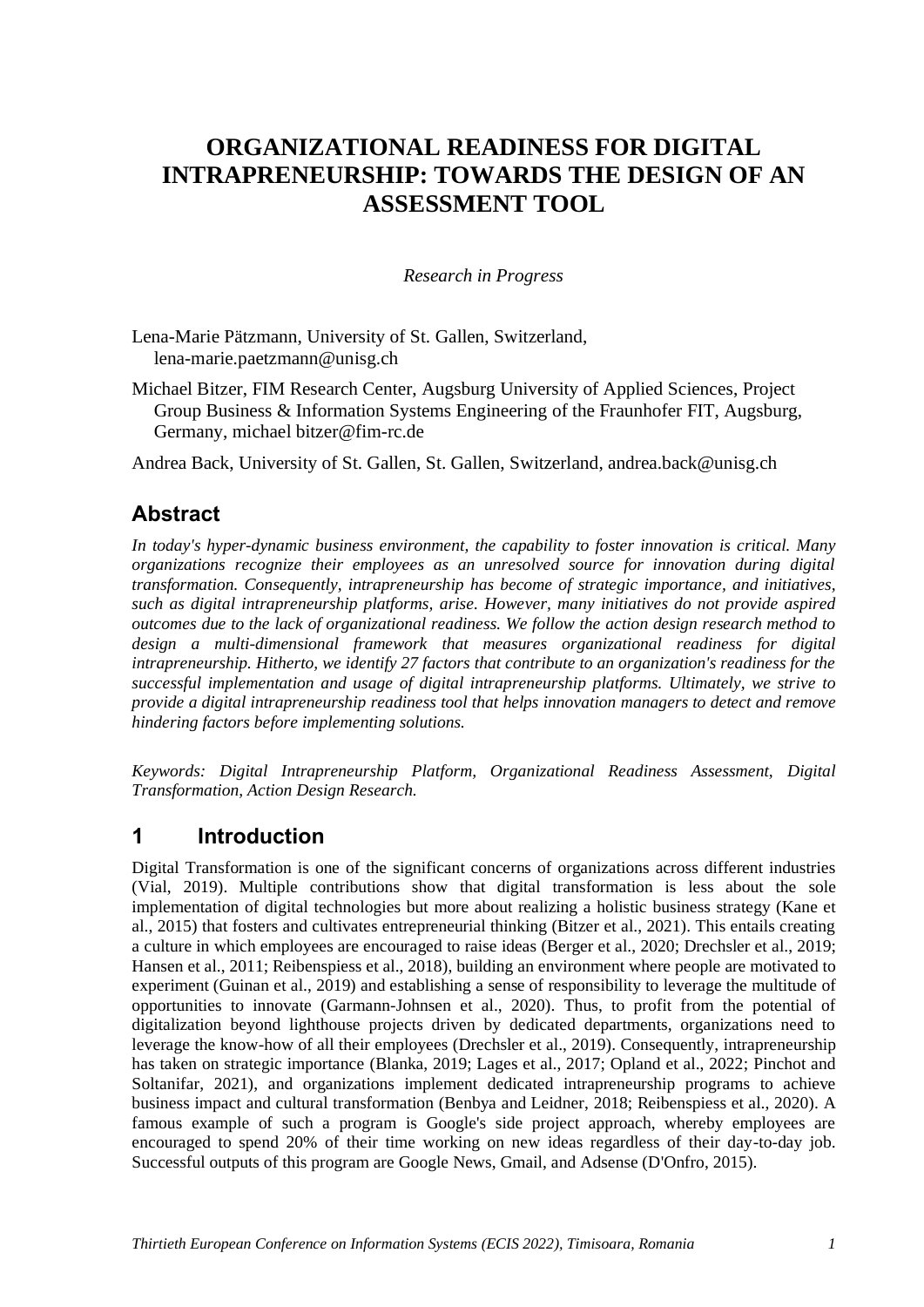Advances in digitalization now open up organizations' opportunities to foster intrapreneurship (Reibenspiess et al., 2020). To facilitate the management of the idea submission (Benbya and Leidner, 2018; Ciriello et al., 2019) and enhance the development of innovations through digital collaboration, prototyping, and consumer testing functionalities (Ciriello et al., 2014; Viberg et al., 2020; Zimmerling et al., 2016), organizations increasingly implement *digital intrapreneurship platforms* (DIPs). As two-sided platforms, DIPs provide benefits to both innovation managers (administrating ideas) and intrapreneurs (submitting and developing ideas) (Reibenspiess et al., 2020). Recent findings show that DIPs promise higher employee motivation to participate and lower costs than non-digital programs (Sandström and Björk, 2010; Benbya and Leidner, 2018; Reibenspiess et al., 2020). Accordingly, Allianz UK recognized an annualiz benefit of more than \$28.3 million since introducing a DIP (Benbya and Leidner, 2018). Despite the benefits of DIPs, many negative examples exist where such platforms have not (yet) achieved the desired effect (Feyzbakhsh et al., 2008; Onetti, 2021). Studies shows that intrapreneurship does not function similarly well in every organizational setting (Feyzbakhsh et al., 2008; Hornsby et al., 2009; Ireland et al., 2009). Instead, specific organizational factors drive or inhibit the success of DIPs. Additionally, research shows that despite the accessibility and modernity of digital technologies (Harris et al., 2012; Lokuge et al., 2019), innovation with digital technologies demands numerous changes in resources, staffing, culture, decision-making, communication, and reward systems (Bitzer et al., 2021; Lokuge et al., 2018; Lokuge et al., 2019; Nylén and Holmström, 2015; Nambisan and Sawhney, 2011; Sirmon et al., 2011). Therefore, it is arguable that the performance of intrapreneurship with DIPs relies on the organization's capability to create favorable environments, structures, and processes to foster intrapreneurial behavior.

Various scholars propose readiness assessments to enhance the chances of such endeavors (e.g., Lokuge et al., 2019). Thus, intrapreneurship assessments support innovation managers to investigate whether a DIP will reach the desired effect, preventing the organization from wasting its investment due to its missing readiness in using the DIP. Accordingly, the assessment users would be the decision-makers in the organization that want to apply a DIP and organizations that develop DIPs for others and have an incentive that the offered DIP reaches its full potential at their customers.

So far, existing research (e.g., Kuratko et al., 2014; Neessen et al., 2019) provides an essential foundation for understanding critical success factors for intrapreneurship readiness. However, the current literature does not consider the capabilities of digital technologies and how they are changing collaboration in today's and tomorrow's organizations. Consequently, existing assessments are either outdated (e.g., Kuratko et al., 1990) or do not consider digital components of intrapreneurship and their implications (e.g., Kuratko et al., 2014). Thus, there is no evidence on which characteristics determine whether an organization is ready to introduce and leverage a DIP successfully. Against this backdrop, we address the following research question:

#### *What are the factors in evaluating an organization's readiness for the introduction of a digital intrapreneurship platform?*

We follow action design research (ADR) to develop a digital intrapreneurship readiness tool (DIRT) as an artifact to answer our research question. We conduct several interviews and workshops during the development process to identify the factors that determine an organization's digital intrapreneurship readiness. Hitherto, our framework comprises six dimensions and 27 factors. The framework builds the conceptual basis for the DIRT design, which we will present in the future. We expect our findings to help detect hindering factors before implementing solutions that cannot thrive under prevailing conditions. We aim to help providers of digital intrapreneurship platforms develop novel offerings that address existing challenges. Further, we expand the digital intrapreneurship literature, which has focused on developing platforms and offerings to enable intrapreneurial behavior (e.g., Reibenspiess et al., 2020) and neglected challenges during the launch that limit chances for successful implementation. Our contribution might be insightful for researchers who want to support intrapreneurship and employee-driven innovation within organizations. Lastly, our results might be insightful for researchers who aim to effectuate digital transformation through digital innovation, e.g., fostering digital bottom-up innovations (Berghaus and Back, 2017).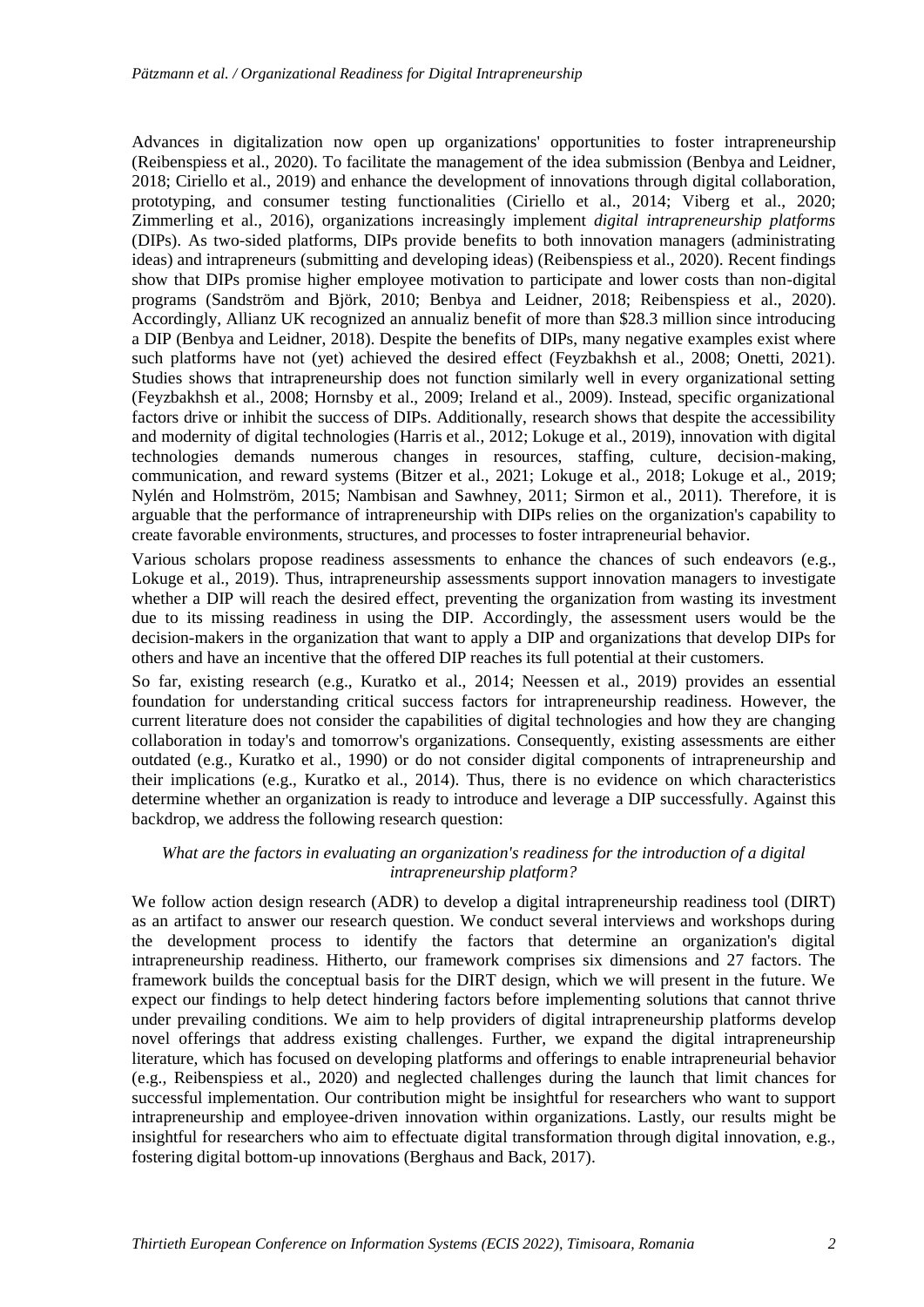# **2 Theoretical background**

## **2.1 Digital Intrapreneurship**

Intrapreneurship represents an in-house form of entrepreneurship whereby employees take the initiative in developing innovations within and for their organizations (Vassilakopoulou and Grisot, 2020; Pätzmann, 2021). *Digital* intrapreneurship is a form of intrapreneurship that involves digital technologies as a critical component of innovation (Pinchot and Soltanifar, 2021). The innovation can form a new digital product or service, such as Google's mail service, or digital technologies can *enable* innovation, such as collaboration or computing tools. Consequently, digital technologies can either act as *output* in a new product or as an *enabler* during entrepreneurial activities (von Briel et al., 2018; Nzembayie et al., 2019). This paper focuses on digital technologies (e.g., DIPs) as an *enabler* of intrapreneurship. DIPs support, foster, and accelerate employee-driven innovations so that all employees can participate and intrapreneurial activities can be managed across national borders and departments. Recent research shows that DIPs can increase employees' motivation to engage in intrapreneurial activities (Benbya and Leidner, 2018; Reibenspiess et al., 2020). Further, DIPs can be more cost-efficient as non-digital intrapreneurship programs (Sandström and Björk, 2010; Benbya and Leidner, 2018; Reibenspiess et al., 2020). Based on the definitions by Reibenspiess et al., (2020) and Nambisan (2017), we define a *DIP* as a digital platform encompassing technical elements and associated processes that guide, host, and support intrapreneurial initiatives in organizations. In line with Vassilakopoulou and Grisot (2020), we define *digital intrapreneurship* as the pursuit of entrepreneurial activities within corporate structures *enabled* by digital technologies (e.g., DIPs).

## **2.2 Intrapreneurship Readiness Assessments**

Organizational readiness has gained attention in various disciplines, such as management (Jones et al., 2005; Weeks et al., 2004), healthcare (Fuller et al., 2007; Saldana et al., 2007), and IS (Lokuge et al., 2019; Robey et al., 2008). The concept of *readiness* can be understood through four characteristics: First, readiness is a *state* reached before initiating a particular action can happen effectively (Helfrich et al., 2011; Lokuge et al., 2019). Second, readiness is not a dichotomous ("ready" or "not ready") but a continuous variable (Lokuge et al., 2019). Third, readiness addresses psychological, behavioral, and structural components (Helfrich et al., 2011) and can be witnessed from different perspectives, e.g., the individual, team, or organizational level (Grover et al., 1999; Lokuge et al., 2019, Molla et al., 2009). This study analyzes digital intrapreneurship readiness on an organizational level.

The terms *readiness* and *innovation* have been analyzed and reviewed under two main perspectives in literature (Uzkurt et al., 2013), i.e., an organization's readiness to withstand external innovations of competitors and an organization's readiness to deliver innovation (Lokuge et al., 2019). This paper focuses on evaluating an organization's readiness to enable innovation through DIPs.

The first research paper on assessing an organization's intrapreneurial environment originates from Kuratko et al. (1990). The authors develop an intrapreneurship assessment instrument (IAI) to measure the effectiveness of an environment for the initiation of intrapreneurship. The IAI represents a questionnaire with 28 items that address three dimensions, i.e., *management support for intrapreneurship*, *organizational structure*, and *reward and research availability*. More recently, Hornsby et al., (2002, 2009, 2013) and Kuratko et al., (2014) modified and refined the instrument, now called the corporate entrepreneurship assessment instrument (CEAI). The CEAI from Kuratko et al., (2014) consists of 48 questions addressing five dimensions, i.e., *management support for corporate entrepreneurship, work discretion, rewards and reinforcements, time availability, and organizational boundaries*. Although both the IAI and CEAI help understand critical success factors for intrapreneurship, they do not consider the logic and opportunities of digital technologies and how they change collaboration in todays and future organizations. Accordingly, numerous studies on the success of mastering the digital transformation through innovation (Berghaus and Back, 2017; Vial, 2019) have shown that not only the modernity of the digital platforms but also (IT) decision-makers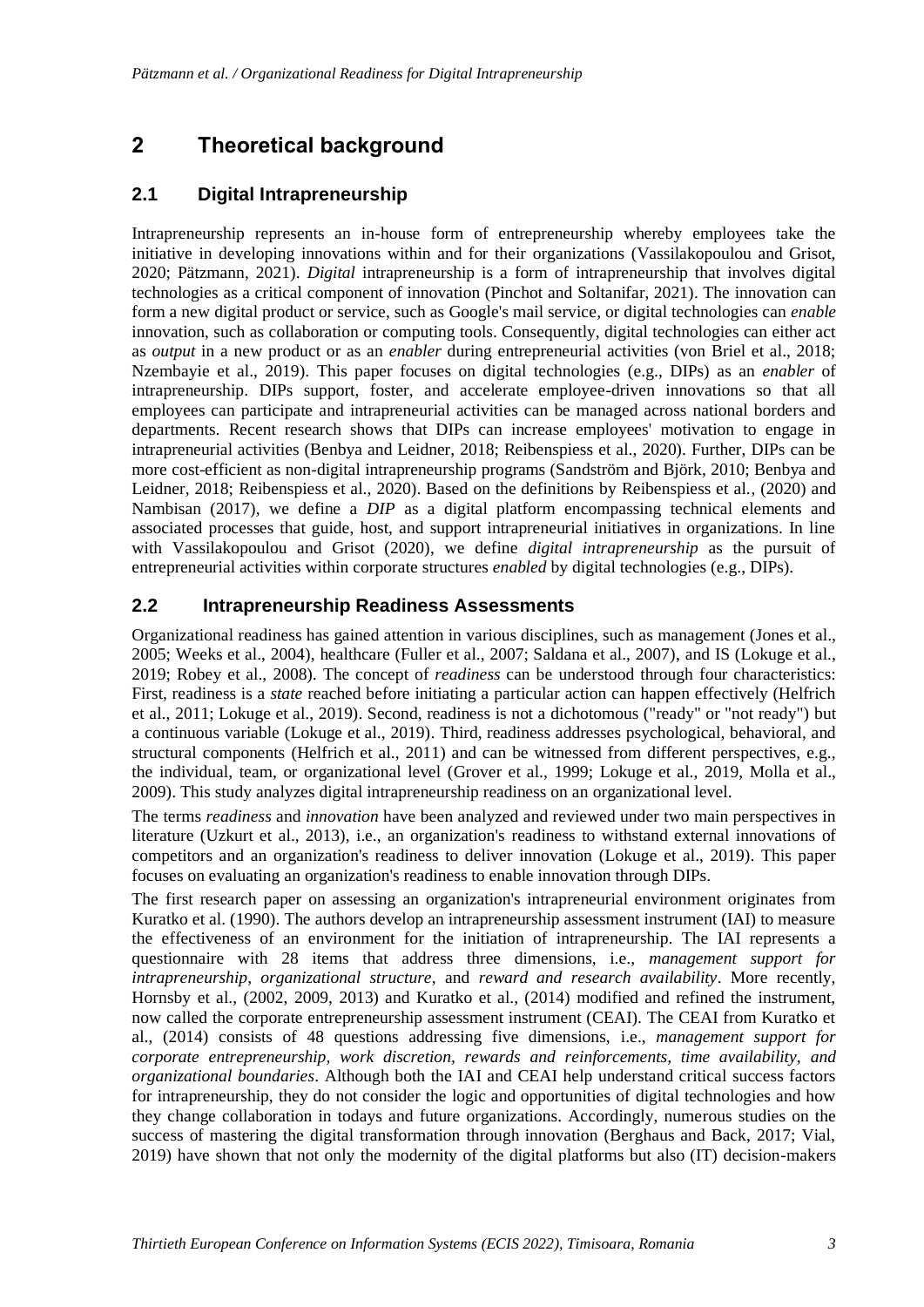and organizational culture play a substantial role (Lokuge et al., 2019; Nylén and Holmström, 2015; Swanson and Ramiller, 2004; Weill and Vitale, 2008). However, there has been no empirical investigation of the factors that define an organization's readiness for *digital* intrapreneurship. While we acknowledge that the IAI and its successor help evaluate an organization's readiness for intrapreneurship, we argue that additional dimensions and factors need to be considered for the sustainable usage of DIPs. Therefore, we aim to investigate the factors that define an organization's readiness for digital intrapreneurship and develop a measurement tool that facilitates evaluating whether an organization is ready for the effective adoption, implementation, and exploitation of a DIP.

# **3 Methodology**

## **3.1 Research Design**

General Description of ADR – ADR is a design science methodology for immersive industry-based projects (Mullarkey and Hevner, 2019). Sein et al.'s (2011) ADR model distinguishes between three mutually influential stakeholder groups, i.e., *researcher, practitioner*, and *end-user*, thus enabling knowledge transfer from practice to research and vice versa. The model also points out that every stakeholder receives individual contributions from the designed artifact when going through the four stages, i.e*., problem formulation*, *building, intervention and evaluation*, *reflection and learning*, and *formalization of learning*. Mullarkey and Hevner (2019) propose an ADR framework, which is a process model based on four stages: *diagnosis, design*, *implementation*, and *evolution*. Each stage consists of intervention cycles that go through distinct phases: problem formulation/action planning (P), artifact creation (A), evaluation (E), reflection (R), and formalization of learning (L). Thus, an evaluated artifact as output can be expected after each intervention cycle.

Methodology Selection – We chose ADR for three major reasons: Firstly, ADR is specifically designed to combine researchers and practitioners in the development process of artifacts. Since we draw on theoretical, technical, and practical expertise from practice and researchers and develop the artifact cooperatively, ADR proposes a good fit. Secondly, we address the issue of unsuccessful implementations and usage of DIPs in organizations due to hindering organizational factors, thus covering a real-world problem for the case organization (DIP provider) and other organizations that aim to implement DIPs. ADR follows principles to solve such real-world problems (Reibenspiess et al., 2020; Sein et al., 2011). Thirdly, the case organization's assessment instrument aims to effectuate internal change in organizations that use and implement the assessment. This objective is in line with the interventionist nature of ADR. (Reibenspiess et al., 2020).

Methodology Selection – Firstly, ADR is specifically designed to combine researchers and practitioners in the development process of artifacts. Since theoretical, technical, and practical expertise from practice and researchers guide our research project, and we develop the artifact cooperatively, the ADR methodology proposes a good fit. Secondly, ADR follows principles to solve real-world problems that innovation managers encounter in their day-to-day job (Reibenspiess et al., 2020; Sein et al., 2011). We address the unsuccessful usage of DIPs in organizations due to hindering organizational factors, thus covering a real-world problem for the case organization (DIP provider) and other organizations that aim to implement DIPs. Thirdly, the case organization's assessment instrument aims to effectuate internal change in organizations that use and implement the assessment. This objective is in line with the interventionist nature of ADR (Reibenspiess et al., 2020).

Our approach – To develop our DIRT, we converge the frameworks by Sein et al., (2011) and Mullarkey and Hevner (2019) (Figure 1). We plan to execute seven intervention cycles along the four stages by Mullarkey and Hevner (2019) and aim to integrate the knowledge of researchers, practitioners, and end-users as described by Sein et al., (2011). We expect to develop multiple subartifacts as *output* for our research. The *diagnosis* stage seeks to analyze the importance of the problem domain and the relevance of the artifact solution to research and practice (Mullarkey and Hevner, 2015, 2019). Further, we identify the factors that constitute an organization's readiness for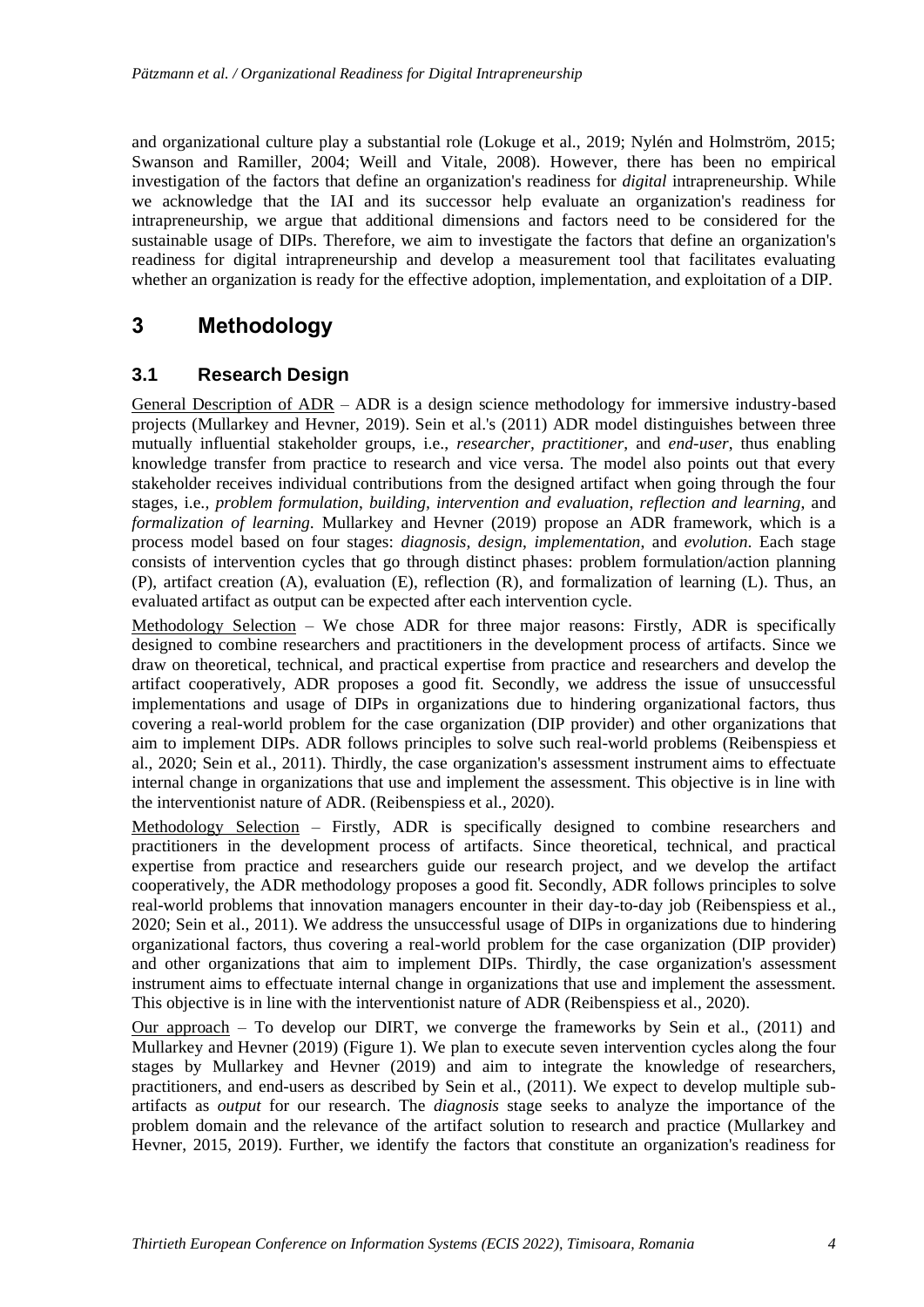digital intrapreneurship, which builds the foundation for the remaining cycles. This paper presents the artifact of our *diagnosis* stage, i.e., the Digital Intrapreneurship Readiness Framework.

Case Description – Within this project, our *research team*, three researchers from two different universities, cooperates with an organization *(IntraOrg)* that offers DIPs. IntraOrg was established as an innovation team within a large telecommunication company in Switzerland to develop an in-house DIP. Since the platform's launch in 2015, the company has successfully mastered its intrapreneurship journey, gathered over 500 ideas, and launched 17 ventures. The innovation team started offering their DIP to other organizations in the following. In 2021, the innovation team became a spin-off of the telecommunication company and now autonomously works as a company providing business innovation software and solutions. The research team primarily cooperates with IntraOrg's Chief Operating Officer (COO), who has also voiced the initial problem domain, i.e., the unsuccessful implementation and usage of DIPs at their customers due to the lack of organizational readiness. Besides the COO, the *practitioners'* team comprises two sales managers, two customer success managers, the chief product officer (CPO), and a software developer. We expect to address two endusers, i.e., IntraOrg's sales team and any organization aiming to implement a DIP. Due to its pioneering position within the intrapreneurship-platform community, IntraOrg qualifies for providing valuable insights. Moreover, IntraOrg has a valuable network of customers from diverse industries and sizes, which all face the explicated problem in different intensities, ensuring the generalizability of the results. After over eight years of application, experience shows that organizational factors and not technical aspects are responsible for failed platform implementations.

| <b>ADR Stages</b>     | <b>Interventions</b> | <b>Researchers</b>  | <b>Practitioners</b>                                       | <b>End-users</b>                | <b>Applied Methods</b>                                                                                         |                                        | Output                                                                                                                |
|-----------------------|----------------------|---------------------|------------------------------------------------------------|---------------------------------|----------------------------------------------------------------------------------------------------------------|----------------------------------------|-----------------------------------------------------------------------------------------------------------------------|
|                       | Cycle 1              |                     |                                                            |                                 | Literature Search                                                                                              | Workshop-<br><b>Sessions</b>           | $\checkmark$<br>Problem and solution domain<br>$\checkmark$<br>Research gap<br>Research questions<br>✓                |
| <b>DIAGNOSIS</b>      | Cycle 2              |                     |                                                            |                                 | Semi-Structured<br><b>Interviews</b>                                                                           | Document<br>Analysis                   | $\checkmark$ Conceptualization of organizational factors<br>$\checkmark$ Digital Intrapreneurship Readiness Framework |
|                       | Cycle 3              |                     |                                                            |                                 | Literature Analysis                                                                                            |                                        | Definition of measurement metrics<br>۰<br>• Definition of technical requirements                                      |
| <b>DESIGN</b>         | Cycle 4              |                     | <b>Alpha Version</b>                                       |                                 | Semi-Structured<br>Interviews                                                                                  | Analytic<br>Hierarchy<br>Process (AHP) | • Alpha version of the artifact                                                                                       |
|                       | Cycle 5              |                     |                                                            |                                 |                                                                                                                |                                        | • Revised conceptual and technical requirements                                                                       |
|                       | Cycle 6              |                     |                                                            | <b>Beta Version</b>             | Online<br><b>Questionaires</b>                                                                                 | Semi-Structured<br><b>Interviews</b>   | • Revised emergence of artifact: beta version                                                                         |
| <b>IMPLEMENTATION</b> | Cycle 7              |                     | 冊                                                          |                                 |                                                                                                                |                                        | Design principles<br>• Managerial policies for the tool use                                                           |
| <b>EVOLUTION</b>      | <b>Contribution:</b> | Design<br>knowledge | Contribution to the<br>specific artifact<br>being designed | Utility for self-<br>assessment | Legend:<br>Intervention Cycle<br>(P, A, E, R, L);<br>$=$ Digital Intrapreneurship Readiness Tool (DIRT)<br>$=$ |                                        |                                                                                                                       |

*Figure 1. Our research design adapted from Sein et al., (2011) and Mullarkey and Hevner (2019).*

## **3.2 Data Collection & Data Analysis**

Data Collection – We chose an explorative research approach for the diagnosis phase. The first intervention cycle started in February 2021 with two meetings where we defined the project's goals. Then, we structured the problem, defined the research design, and elaborated on the research gap. During this stage, we built upon the literature review of Pätzmann (2021) and additional literature search on intrapreneurship readiness assessments (e.g., Hornsby et al., 2009; Kuratko et al., 2014). In June 2021, we conducted a workshop with the COO and CPO to specify the problem, derive design objectives for the solution, and discuss potential user groups and their needs. The first intervention cycle ended when the research and practitioners' team agreed on the research question. Within the second intervention cycle, we conducted four semi-structured interviews and three workshops (Table 1) with the practitioner's team to identify organizational factors that hinder or enable the successful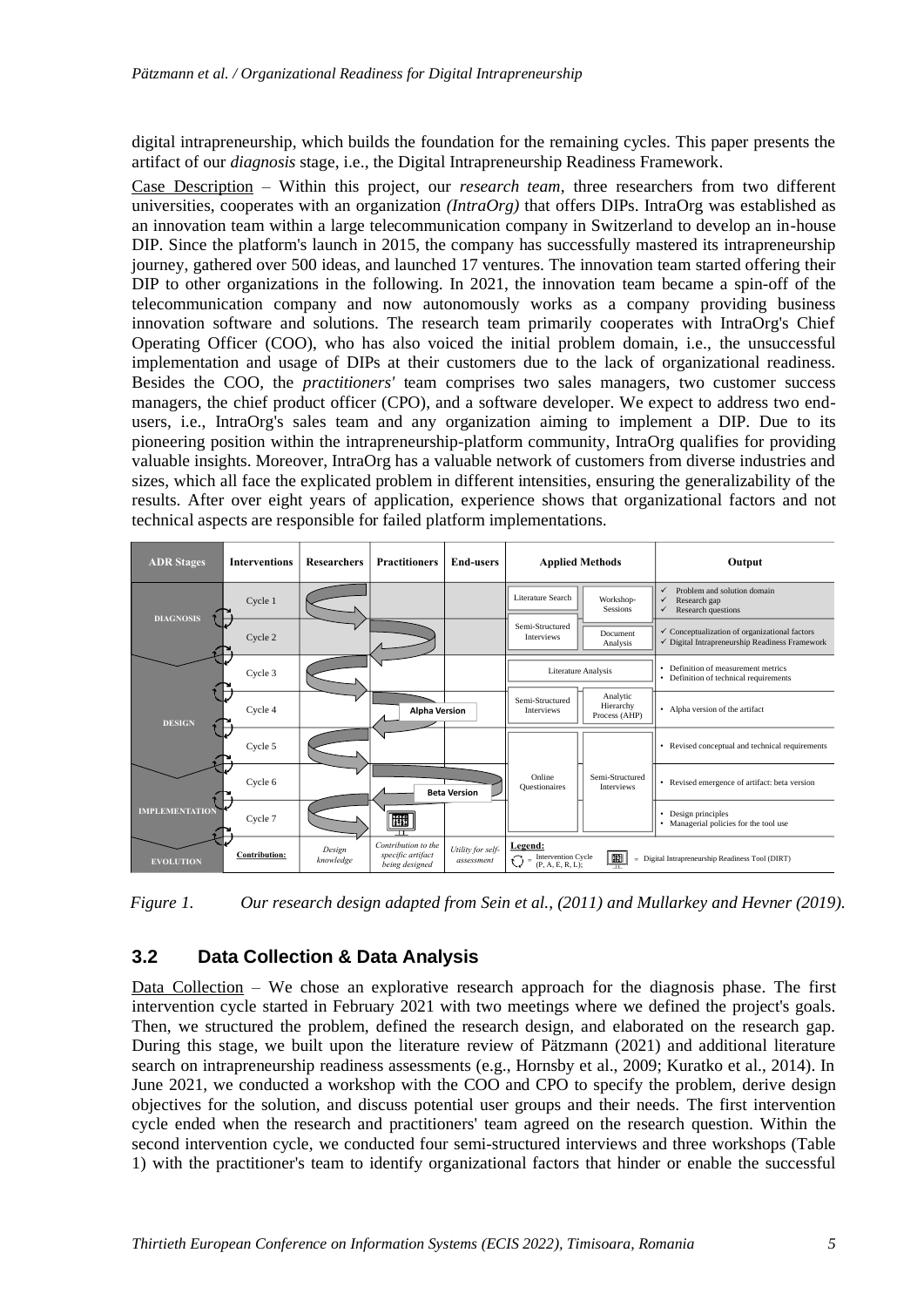implementation of their DIP. For the interviews, we used open-ended questions. By default, both researchers were present during the interviews, whereby one researcher led the interview, and the other researcher took additional notes. Overall, the interviews and workshops took 29 to 65 minutes, resulting in 415 minutes of data and 107 pages of transcripts. After the material's transcription, coding, and analysis, we conducted two evaluation workshops to reach a consensus upon the relevant factors and their impact, i.e., "must-have" and "nice-to-have" factors for the assessment. Additionally, we discussed the dimensions that the research team derived during the data analysis and assigned the factors to the dimensions. To enhance our results, we also analyzed internal documents of IntraOrg (e.g., briefing material), communication between customers (e.g., slack channel), and the DIP.

Data Analysis – Firstly, we followed the open-coding process of Corbin and Strauss (2015) and used in-vivo codes. For example, we coded the passage "from my experience, c-level support is the most relevant success factor for intrapreneurship" as the *importance of c-level support*. Secondly, we clustered the codes into first-order concepts (Gioia et al., 2013). To reach a consensus with the practitioners, we discussed the first-order concepts with the COO and labeled the factors as having a positive or negative effect on intrapreneurship. Thirdly, we applied axial coding to draw connections between the first-order concepts and derive second-order themes (Gioia et al., 2013). We consulted existing intrapreneurship literature to improve our framework by reclassifying and renaming the themes (Flick et al., 2004). Fourthly, we allocated the second-order themes, i.e., the hindering factors, to emerging dimensions triangulated from literature. We repeated cycles three and four after the evaluation workshops with the sales and customer success managers. Nevertheless, our data collection and analysis process is not free from limitations: Since we conducted an interview-based evaluation with both the board members and employees, employees might report socially desirable answers (Podsakoff et al., 2003; Reibenspiess et al., 2020). Moreover, the project is conducted with the same DIP. Thus, the involved experience and knowledge are limited to the specific context of the platform.

| # | <b>Interaction Type</b> | # Participants | Length (min.) | <b>Job Title of Participants</b> |
|---|-------------------------|----------------|---------------|----------------------------------|
|   | Workshop                |                | 58            | COO, CPO                         |
|   | Interview               |                | 50            | <b>Customer Success Manager</b>  |
|   | Interview               |                | 65            | <b>Customer Success Manager</b>  |
|   | Interview               |                | 44            | <b>Sales Manager</b>             |
|   | Workshop                |                | 64            | C <sub>O</sub> O                 |
|   | Interview               |                | 53            | <b>Head of Sales</b>             |
|   | Workshop                |                | 52            | Sales Manager, Head of Sales     |
|   | Workshop                |                | 29            | <b>Customer Success Manager</b>  |

| Table 1. |  | Overview of the Data Collection. |  |
|----------|--|----------------------------------|--|
|----------|--|----------------------------------|--|

# **4 Preliminary Results**

Our *digital intrapreneurship readiness framework* (illustrated in Figure 2) contains six dimensions and 27 factors. We first describe existing factors from previous research and link them to respective references in the following. Then, we describe those factors in detail that extend existing literature.

The Intrapreneurial Culture describes the extent to which an organization's culture supports intrapreneurship, such as an *experimentation mindset* (Kuratko et al., 2014), so that employees are not sanctioned for failures, a *transformation attitude* (Kuratko et al., 2014), which enables employees to take calculated risks, and *deliberate collaboration* (Kuratko et al., 2014), which enables knowledge exchange. Compared to earlier assessments, we discovered two new factors: Firstly, a *growth mindset* supports employees in trying new things, seeing challenges as opportunities for development and fostering life-long learning. This factor has become increasingly important in today's digitalized world as employees need to interact and learn with new technologies and shorter product lifecycles. Secondly, employees' *organizational identification* raises employees' likelihood to invest their time and effort. This factor has gained importance due to the trend of continuous job changes.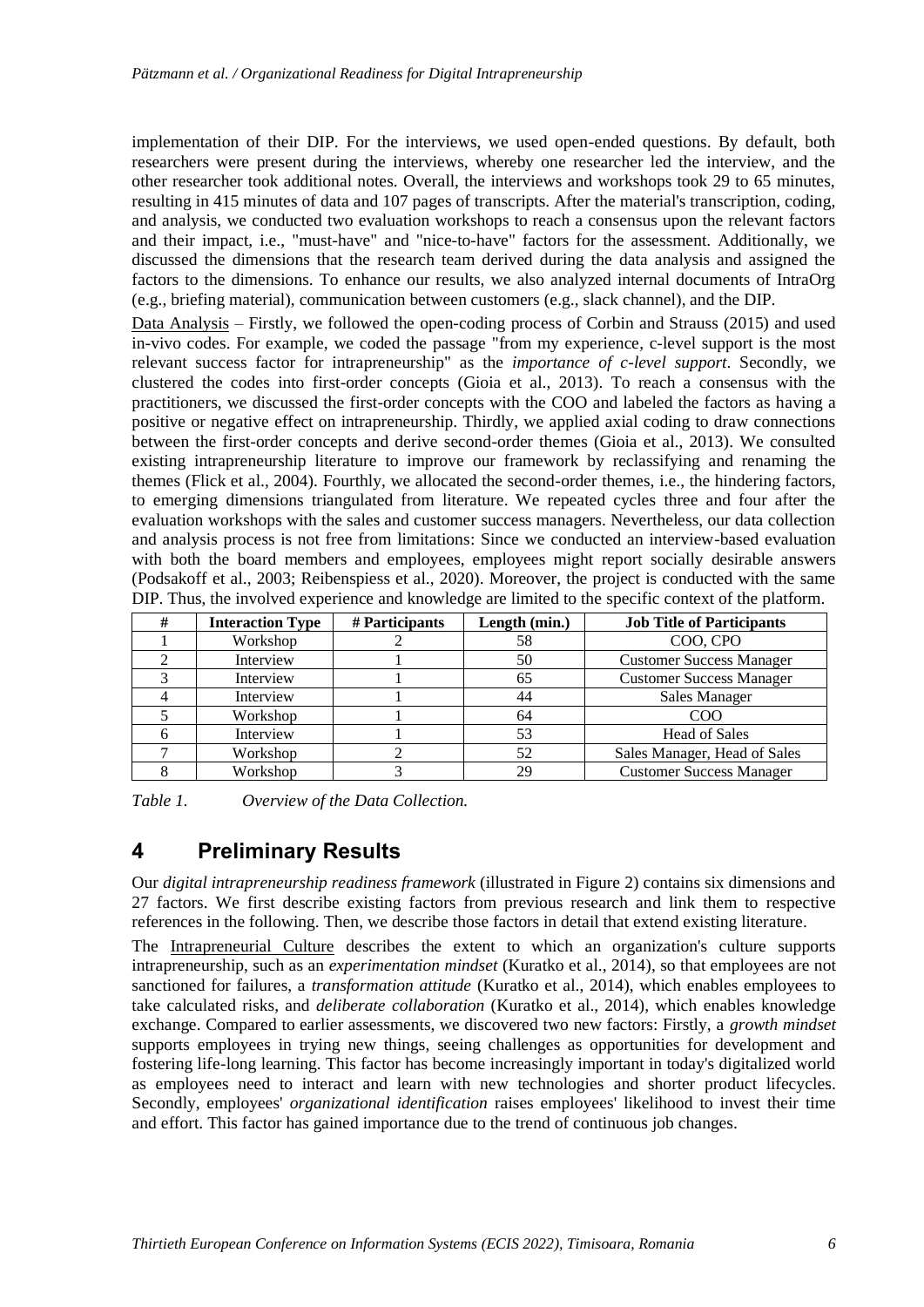#### *Pätzmann et al. / Organizational Readiness for Digital Intrapreneurship*

|                                                                                                   | <b>READINESS DIMENSIONS</b>             |                            |                                            |                                                |                                                  |                                  |  |
|---------------------------------------------------------------------------------------------------|-----------------------------------------|----------------------------|--------------------------------------------|------------------------------------------------|--------------------------------------------------|----------------------------------|--|
|                                                                                                   | Intrapreneurial<br>Culture              | Leadership Support         | Organizational<br><b>Structure</b>         | <b>Innovation Maturity</b>                     | Intrapreneurship<br>Program<br><b>Management</b> | <b>Digital Maturity</b>          |  |
|                                                                                                   | Experimentation<br>Mindset              | <b>Temporal Resources</b>  | Communication<br>Flow                      | Tools & Process<br>Know-How                    | <b>Motivation</b>                                | Platform<br>Integrability        |  |
| FACTORS                                                                                           | Transformation<br>Attitude              | <b>Financial Resources</b> | <b>Company Size</b>                        | Understanding for<br><b>Innovation Urgency</b> | <b>Internal Network</b>                          | Access to<br>Participation       |  |
|                                                                                                   | Deliberate<br>Collaboration             | <b>Employee Trust</b>      | <b>Horizontal Labor</b><br><b>Division</b> | <b>Business</b><br>Integration                 | <b>Autonomy</b>                                  | Communication<br><b>Channels</b> |  |
| READINESS                                                                                         | <b>Growth Mindset</b>                   | <b>Strategic Anchor</b>    | <b>Vertical Labor</b><br><b>Division</b>   | Performance<br><b>Indicators</b>               | <b>Team Set-Up</b>                               | <b>Technology Access</b>         |  |
|                                                                                                   | Organizational<br><b>Identification</b> |                            |                                            | <b>Innovation</b><br>Legitimacy                | Intrapreneurship<br><b>Know-How</b>              |                                  |  |
| <b>Highlighted</b> : new dimensions and factors in comparison to Kuratko et al. (2014, pp. 40-41) |                                         |                            |                                            |                                                |                                                  |                                  |  |

### *Figure 2. Digital Intrapreneurship Readiness Framework.*

Leadership Support describes how supervisors and top management enable intrapreneurship through the provision of *temporal resources* (Chebbi et al., 2020; Hornsby et al., 2013)*, financial resources*  (Menzel et al., 2007), and *employee trust, e.g.,* fewer controlling structures (Globocnik and Salomo, 2015). We further discovered that intrapreneurship needs to have a *strategic anchor*, such that managers acknowledge employees' efforts regardless of their day-to-day job. While for many years intrapreneurship was equated with idea suggestion boxes (Reibenspiess et al., 2020), digitalization now enables companies to democratize innovation and thus involve all employees. Thus, intrapreneurship must be given meaning through its strategic integration reaching all business areas.

The Organizational Structure entails solid *communication flows* (Menzel et al., 2007) that facilitate employee collaboration. As compared to earlier assessments, we discovered three new factors. Firstly, the *company size* is essential because smaller companies do not need a dedicated program to manage their idea submission process. Secondly, in terms of *horizontal labor division*, the absence of silo structures works as a facilitator for cross-departmental collaboration. While functional silo structures work in times of stability and organization's desire for efficiency, innovation demands crossdepartmental collaboration because skill exchange and an integrated way of working are crucial when pursuing rapid product developments. Thirdly, in terms of the *vertical labor division*, flat hierarchies enable faster decision-making among the program management and the intrapreneurs.

The organization's Innovation Maturity is characterized by existing *know-how with innovation tools and processes* (Kuratko et al., 2014) and an employees' *understanding of the innovation urgency* (Urban and Wood, 2015; Urbano and Turró, 2013). Compared to earlier assessments, we discovered three new factors. Firstly, organizations that *integrate the core business* with the work of the innovation department are more likely to enable intrapreneurial projects. This factor has become more critical since changing external and internal dynamics require companies to constantly reconfigure their core business models. Secondly, organizations with suitable *performance indicators* are more ready to engage in intrapreneurship than organizations that measure innovation solely based on shortterm returns on investment. We added this factor as intrapreneurship has become more than just the output of ventures and can also be understood as an instrument for transforming the organization's culture into proactiveness, open-mindedness and self-responsibility. Thirdly, the *legitimacy* of the organization's innovation department has also gained in importance. Whereas in the past, intrapreneurship was only driven by small idea-suggestion boxes running as a side project, today, intrapreneurship is managed by dedicated innovation departments. Thus, to increase the number of ideas submitted and the budget released by top management, the legitimacy of this department needs to be secured.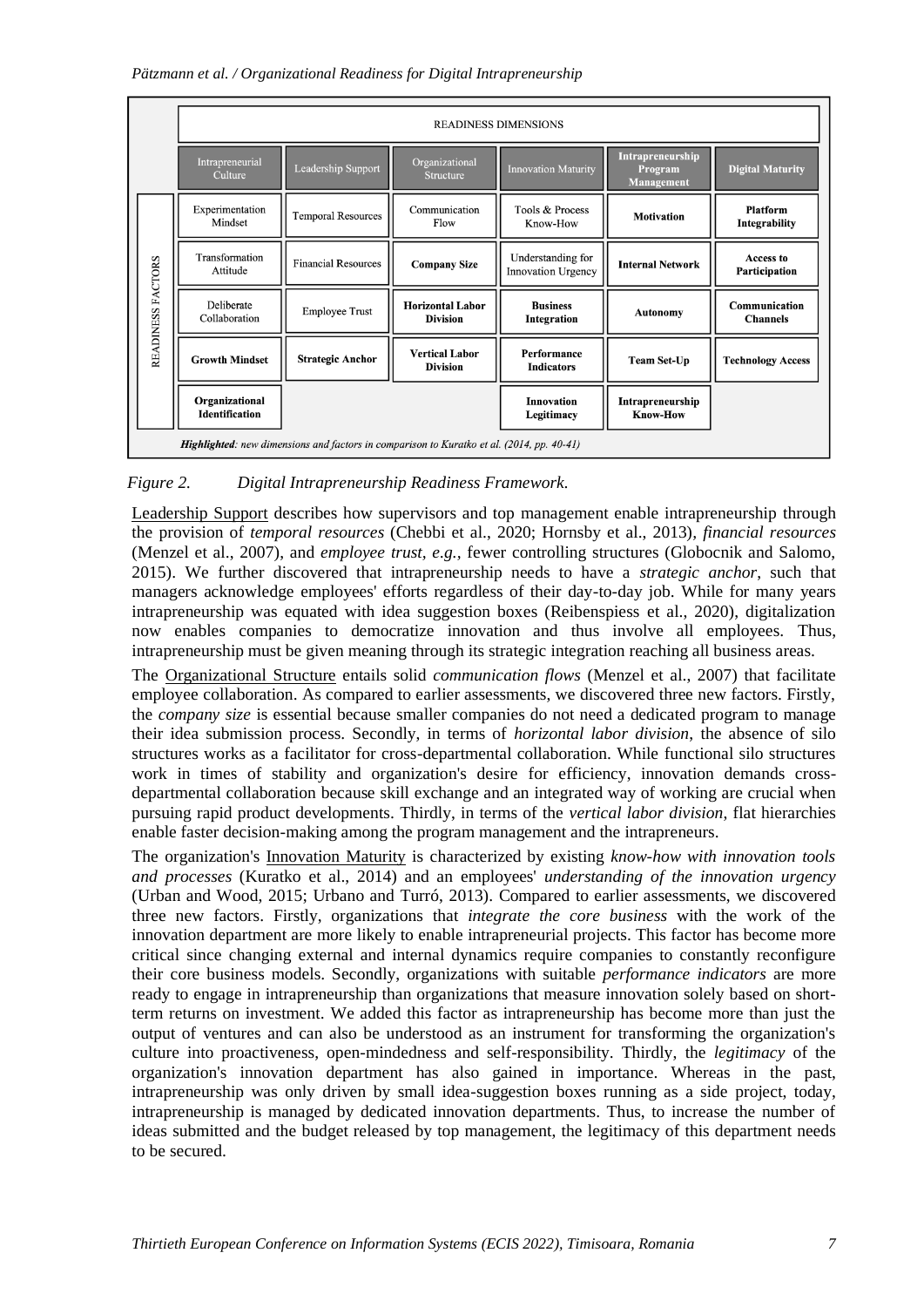To ensure success, the intrapreneurship program management has increased in importance. This team is responsible for integrating and marketing the DIP, managing the idea submission process, coaching intrapreneurs, overseeing strategic partners (e.g., top-level management), and motivating employees to participate. Therefore, an intense (time) commitment and high *motivation* of the team members are required. In addition, a solid *internal network*, e.g., to top management or contributors, is essential as it ensures more successful dissemination of the DIP. The *autonomy* to make independent financial decisions ensures better coaching and meaningful allocation of funds to projects. The *team set-up, i.e.,*  its size and diversity in terms of gender, age, and geographic, departmental, and academic background, plays a substantial role in the program's commitment and success. Further, existing *know-how on intrapreneurship* enables a better coaching process and communication of the program's goals.

With the emergence of DIPs, an organization's Digital Maturity rises as a crucial factor for measuring an organization's readiness for DIPs. This involves the p*latform integrability,* i.e., the organization's capability to integrate a DIP into the organization-wide infrastructure. Further, employees' *access to participation* through mobile phones or laptops enables employees to partake in the intrapreneurship program. Digital *communication channels* are vital to reaching all employees across departments, national borders, and, nowadays, home offices. This is essential to communicate the strategy and purpose of intrapreneurship, clarify management's approval, motivate employee participation, and foster communication among employees themselves. *Technology access* describes how an organization makes innovative technologies available to its employees to inspire innovation.

## **5 Expected Contribution and Future Work**

We identify 27 factors contributing to an organization's readiness to implement and use DIPs. We cluster them into six dimensions that build our *digital intrapreneurship readiness framework*. Compared to existing assessments, such as the CEAI (Kuratko et al., 2014), our results emphasize the importance of organization's digital maturity and the role of a team that fosters intrapreneurship within an organization. Additionally, our research reveals that intrapreneurship requires employees' intrinsic motivation. Accordingly, our results suggest that financial rewards might be counterproductive. In contrast, financial and time resources and trust in employees promote intrapreneurship. Our preliminary results complement existing research on developing DIPs (e.g., Reibenspiess et al., 2020) that neglected challenges during the launch. In the future, along with our seven-step research approach, we will continue to develop the DIRT. We will dive into the design and implementation stages and derive the *conceptual* and *technical* requirements. The former includes measuring metrics, such as the evaluation scale, prioritization of factors, number of questions, and readiness score calculation. The latter consists of defining an interface for initiating the assessment in corporate environments, developing a benchmark feature with other companies, implementing the appropriate data visualization, and creating recommended actions for improving the readiness score. Therefore, we conduct a literature analysis, semi-structured interviews, an analytic hierarchy process, and online questionnaires. Our results will provide practitioners with a tool to assess their current digital intrapreneurship readiness, identify hindering factors, and derive potential actions before implementing a DIP. Thereby, we provide practitioners and researchers with insights on what is necessary to leverage DIPs. Future research should build upon our results to integrate our findings within the development and implementation of DIPs to address potential issues before or during the initial usage. Further, while intrapreneurship as one form of bottom-up innovation might support organization's digital transformation (Berghaus and Back, 2017), our factors that describe organization's readiness for DIPs include several aspects that organizations (should) address during their digital transformation (Bitzer et al., 2021). Therefore, we recommend further research on the interplay between (digital) intrapreneurship and digital transformation.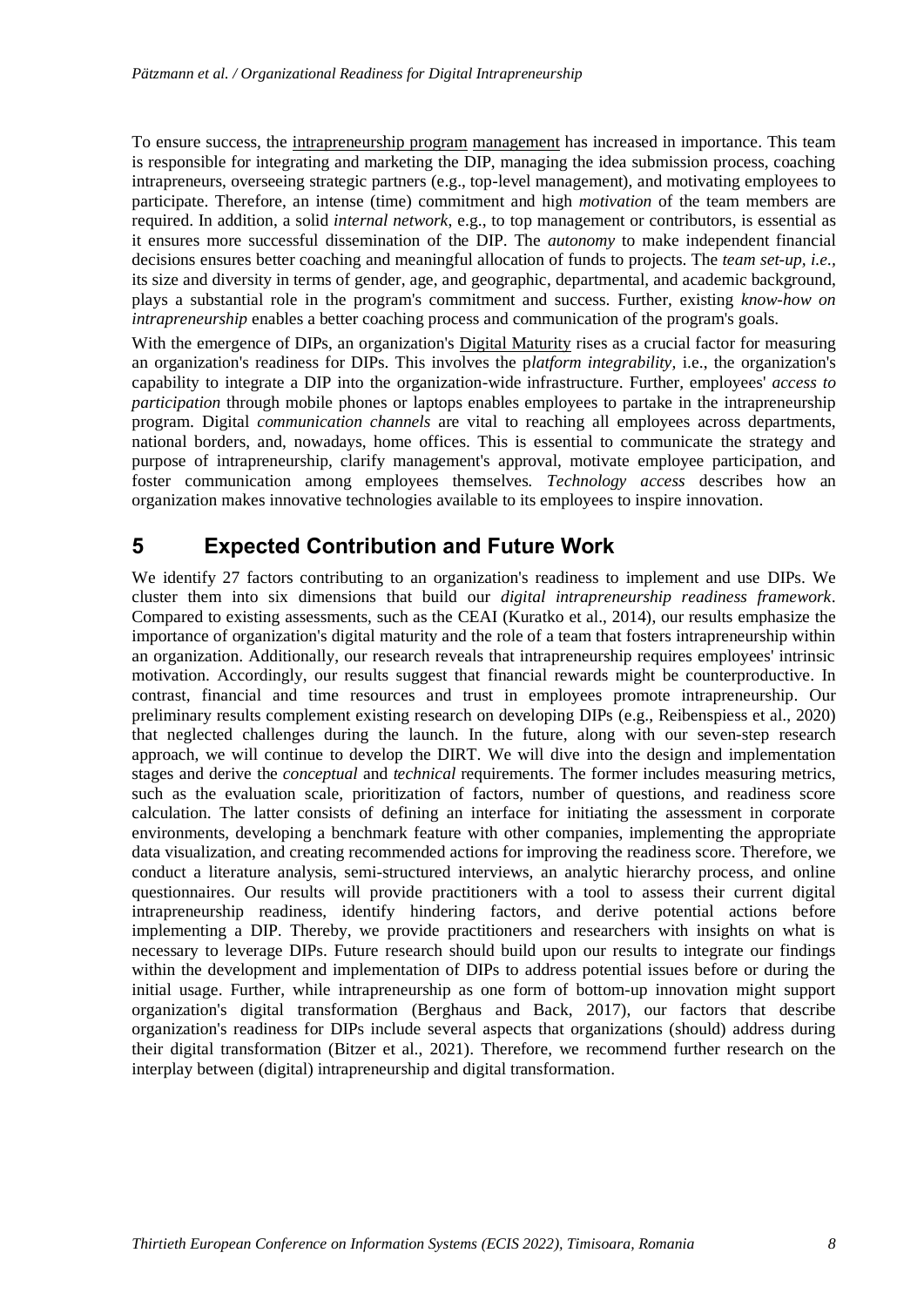### **References**

- Benbya, H. and Leidner, D. (2018). 'How Allianz UK used an Idea Management Platform to Harness Employee Innovation', *MIS Quarterly Executive*, 17(2), pp. 141–157.
- Berghaus, S. and Back, A. (2017). 'Disentangling the fuzzy front end of digital transformation: activities and approaches', *International Conference of Information Systems, Seoul, South Korea.*
- Berger, S., Bitzer, M., Häckel, B. and Voit, C. (2020). 'Approaching Digital Transformation Development of a Multi-Dimensional Maturity Model', *ECIS 2020 Proceedings*, (June), pp. 1–18.
- Blanka, C. (2019). 'An individual-level perspective on intrapreneurship: a review and ways forward', *Rev Manag Sci* 13, pp. 919–961.
- Bitzer, M., Hinsen, S., Jöhnk, J. and Urbach, N. (2021). 'Everything Is IT, but IT Is Not Everything What Incumbents Do to Manage Digital Transformation Towards Continuous Change', *ICIS 2021 Proceedings*, pp. 1–17.
- von Briel, F., Davidsson, P. and Recker, J. (2018). 'Digital Technologies as External Enablers of New Venture Creation in the IT Hardware Sector', *Entrepreneurship: Theory and Practice*, 42(1), pp. 47–69.
- Chebbi, H., Yahiaoui, D., Sellami, M., Papasolomou, I. and Melanthiou, Y. (2020). 'Focusing on Internal Stakeholders to Enable the Implementation of Organizational Change Towards Corporate Entrepreneurship: A Case Study from France', *Journal of Business Research* (119), pp. 209-217.
- Ciriello, R. F., Aschoff, R. Dolata, M. and A. Richter. (2014). 'Communicating ideas purposefully toward a design theory of innovation artifacts', *22nd European Conference on Information Systems,* Tel Aviv, Israel.
- Ciriello, R. F. and Richter, A. (2019). 'Scenario-based design theorizing', *Business & Information Systems Engineering*, 61(1), pp. 31–50
- Corbin, J. and Strauss, A. (2015). 'Basics of Qualitative Research'. 4th edn. *SAGE Publications*.
- D'Onfro, J. (2015). *The Truth about Google's Famous '20% Time' Policy*, Insider. URL: https://www.businessinsider.com/google-20-percent-time-policy-2015-4?r=US&IR=T (visited on 10 November 2021).
- Drechsler, K., Reibenspiess, V., Eckhardt, A. and Wagner, H-T. (2019). 'The Changing Roles of Innovation Actors and Organizational Antecedents in the Digital Age', *Wirtschaftsinformatik Proceedings 2019*, pp. 802–816.
- Feyzbakhsh, Alireza, S., Sadeghi, R. and Shoraka, S. (2008). 'A Case Study of Intrapreneurship Obstacles: The RAJA Passenger Train Company', *Journal of Small Business and Entrepreneurship*, 21(2), pp. 171–180.
- Flick, U., von Kardoff, E. and Steinke, I. (2004). 'A Companion to Qualitative Research'. *SAGE*.
- Fuller, B.E., Rieckmann, T., Nunes, E.V., Miller, M., Arfken, C., Edmundson, E. and McCarty, D. (2007). 'Organizational readiness for change and opinions toward treatment innovations', *J. Subst. Abuse Treat.* 33(2), pp. 183–192.
- Garmann-Johnsen, N. F., Helmersen, M. and Eikebrokk, T. R. (2020) 'Employee-Driven Digitalization in Healthcare: Codesigning Services that Deliver', *Health Policy and Technology*, 9(2), pp. 247- 254.
- Gioia, D. A., Corley, K. G. and Hamilton, A. L. (2013). 'Seeking Qualitative Rigor in Inductive Research: Notes on the Gioia Methodology', *Organizational Research Methods*, 16(1), pp. 15–31.
- Globocnik, D., and Salomo, S. (2015). 'Do Formal Management Practices Impact the Emergence of Bootlegging Behavior?,' *Journal of Product Innovation Management* (32:4), pp. 505-521.
- Grover, V., Fiedler, K. D. and Teng, J. T. (1999). 'The role of organizational and information technology antecedents in reengineering initiation behavior', *Decis. Sci.* 30(3), pp. 749–781.
- Guinan, P. J., Parise, S. and Langowitz, N. (2019). 'Creating an Innovative Digital Project Team: Levers to Enable Digital Transformation', *Business Horizons*, 62(6), pp. 717–727.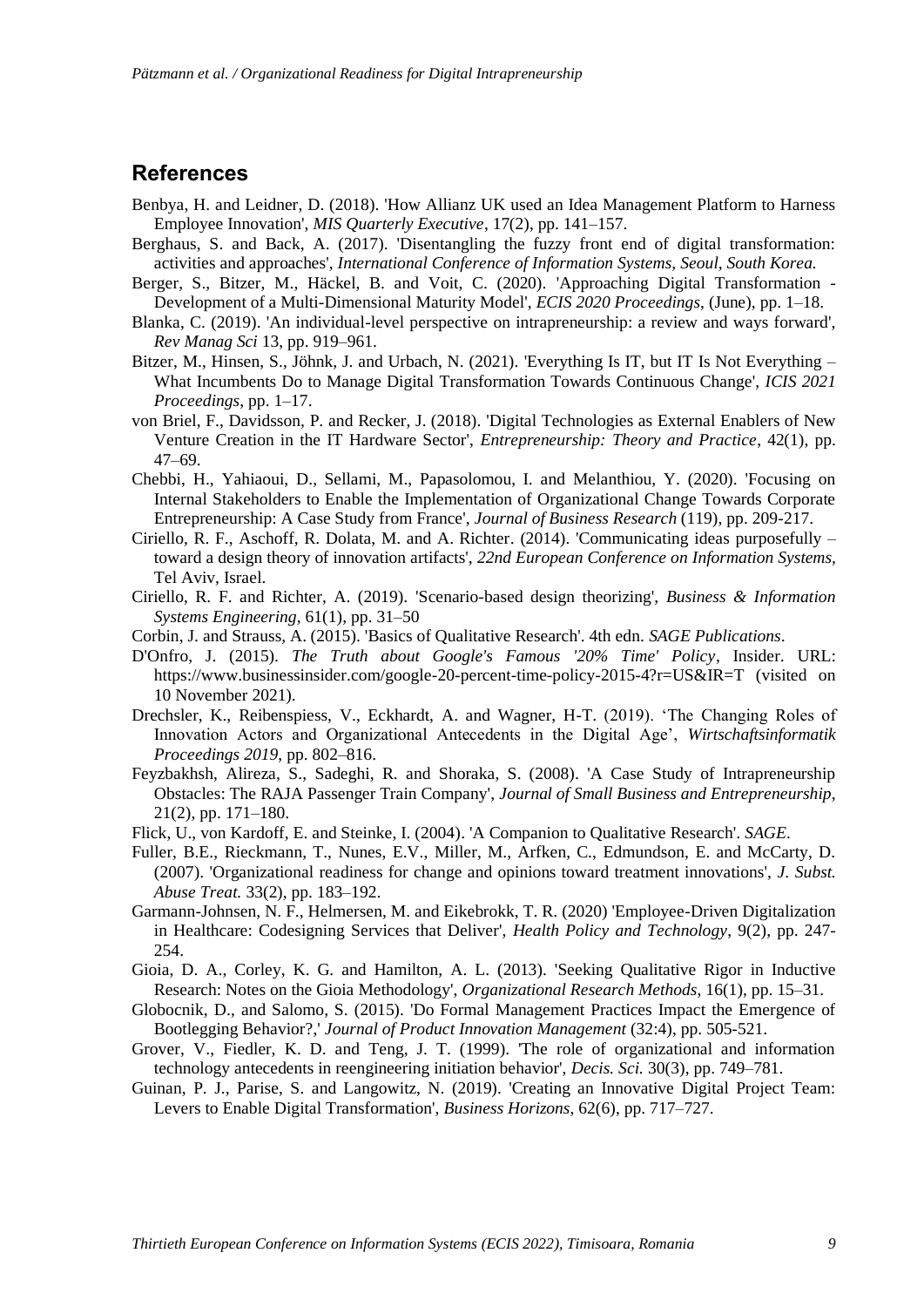- Hansen, A. M., Kraemmergaard, P. and Mathiassen, L. (2011). 'Rapid Adaption in Digital Transformation: a Participatory Process for Engaging IS and Business Leaders', *MIS Quarterly Executive*, 10(4).
- Harris, J., Ives, B. and Junglas, I. (2012). 'IT consumerization: when gadgets turn into enterprise IT tools', *MIS Q. Exec*. 11 (3), pp. 99–112.
- Helfrich, C. D., Blevins, D., Smith, J. L., Kelly, P. A., Hogan, T. P., Hagedorn, H., Dubbert, P. M. and Sales, A. E. (2011). 'Predicting Implementation from Organizational Readiness for Change: A Study Protocol', *Implementation Science*, 6(1).
- Hornsby, J., Kurakto, D. and Zahra, S. (2002). 'Middle Managers' Perception of the Internal Environment for Corporate Entrepreneurship: Assessing a Measurement Scale', *Journal of Business Venturing*, 9(2), pp. 253–273.
- Hornsby, J. S., Kuratko, D. F., Shepherd, D. A. and Bott, J. P. (2009). 'Managers' Corporate Entrepreneurial Actions: Examining Perception and Position', *Journal of Business Venturing*, 24(3), pp. 236–247.
- Hornsby, J. S., Kuratko, D. F., Holt, D. T. and Wales, W. J. (2013). 'Assessing a Measurement of Organizational Preparedness for Corporate Entrepreneurship', *Journal of Product Innovation Management*, 30(5), pp. 937–955.
- Ireland, R. D., Covin, J. G. and Kuratko, D. F. (2009). 'Conceptualizing Corporate Entrepreneurship Strategy', *Entrepreneurship: Theory and Practice*, 33(1), pp. 19–46.
- Jones, R.A., Jimmieson, N.L. and Griffiths, A. (2005). 'The impact of organizational culture and reshaping capabilities on change implementation Success: the mediating role of readiness for change', *J. Manage. Stud*. 42(2), pp. 361–386.
- Kane, G. C., Palmer, D., Phillips, A. N., Kiron, D. and Buckley, N. (2015). 'Strategy, not Technology, Drives Digital Transformation', MIT Sloan Management Review, pp. 1–27. URL: https://www2.deloitte.com/content/dam/Deloitte/fr/Documents/strategy/dup\_strategy-nottechnology-drives-digital-transformation.pdf (visited on 10 November 2021).
- Kuratko, D. F., Hornsby, J. S. and Covin, J. G. (2014). 'Diagnosing a Firm's Internal Environment for Corporate Entrepreneurship', *Business Horizons*, 57(1), pp. 37–47.
- Kuratko, D. F., Montagno, R. V. and Hornsby, J. S. (1990). 'Developing an Intrapreneurial Assessment Instrument for an Effective Corporate Entrepreneurial Environment', Strategic Management Journal, 11, pp. 49–58.
- Lages, M., Marques, C.S., Ferreira, J.J.M. and Ferreira F.A.F. (2017). 'Intrapreneurship and firm entrepreneurial orientation: insights from the health care service industry', Int Entrep Manag J 13, pp. 837–854.
- Lokuge, S., Sedera, D. and Perera, M. (2018). 'The Clash of the Leaders: The intermix of leadership styles for resource bundling', PACIS 2018 Proceedings*.*
- Lokuge, S., Sedera, D., Grover, V. and Xu, D. (2019). 'Organizational Readiness for Digital Innovation: Development and Empirical Calibration of a Construct', *Information and Management*, 56(3), pp. 445–461.
- Mullarkey M.T. and Hevner A.R. (2015). 'Entering Action Design Research', in: Donnellan B., Helfert M., Kenneally J., VanderMeer D., Rothenberger M., Winter R. (eds) New Horizons in Design Science: Broadening the Research Agenda. DESRIST 2015. Lecture Notes in Computer Science, vol 9073. *Springer, Cham*.
- Mullarkey, M. T. and Hevner, A. R. (2019). 'An Elaborated Action Design Research Process Model', *European Journal of Information Systems*, 28(1), pp. 6–20.
- Menzel, H.C., Aaltio, I. and Ulijn, J. M. (2007). 'On the Way to Creativity: Engineers as Intrapreneurs in Organizations,' *Technovation* 27(12), pp. 732-743.
- Molla, A., Cooper, V.A. and Pittayachawan, S. (2009). 'IT and eco-sustainability: developing and validating a green IT readiness model', *International Conference on Information Systems, Seoul, Korea: AIS*, p. 141.
- Nambisan, S. (2017). 'Digital Entrepreneurship: Toward a Digital Technology Perspective of Entrepreneurship', *Entrepreneurship: Theory and Practice*, 41(6), pp. 1029–1055.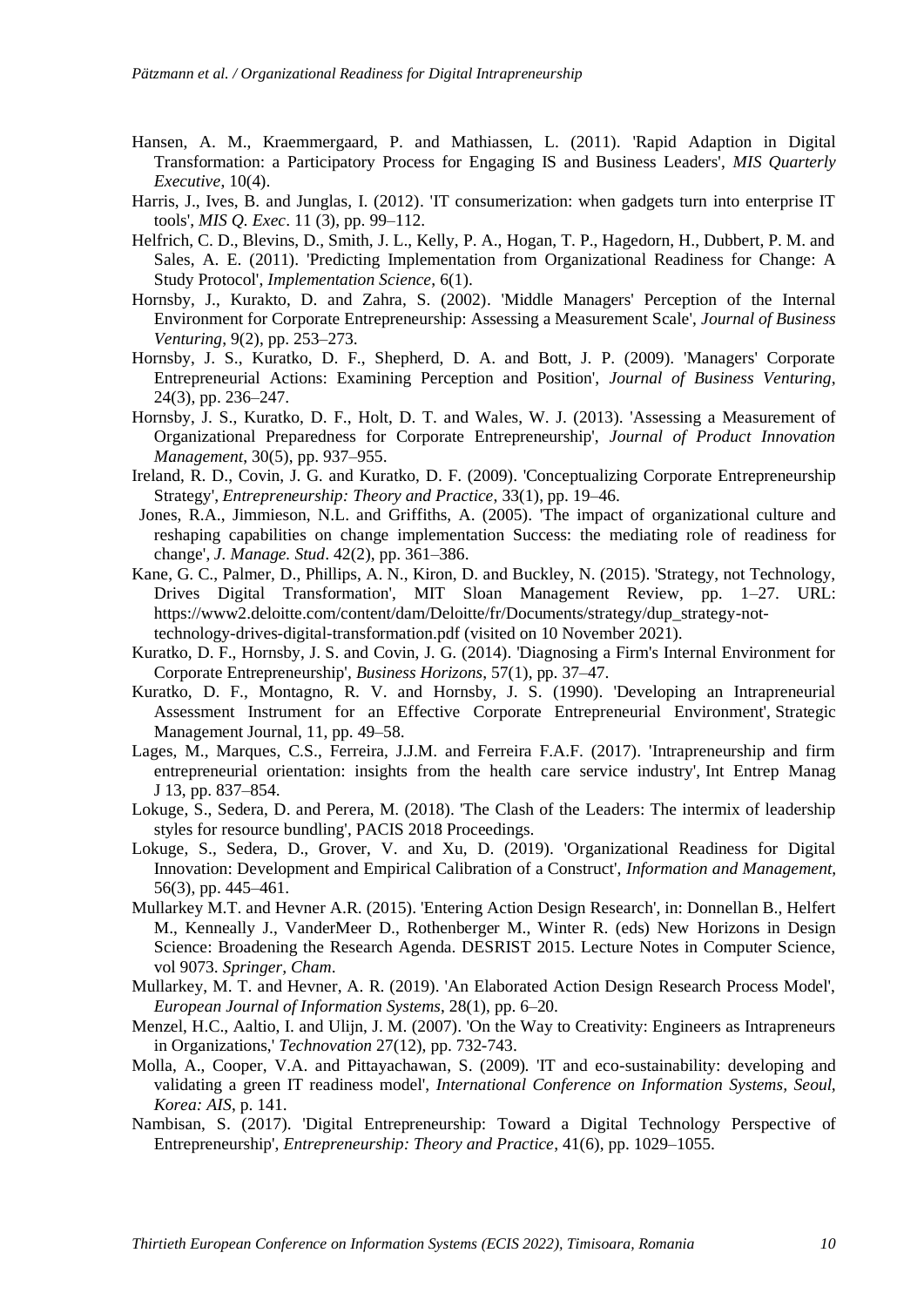- Nambisan, S. and Sawhney, M. (2011). 'Orchestration processes in network-centric innovation: evidence from the field', *Acad. Manage. Perspect*. 25 (3), pp. 40–57.
- Neessen, P. C. M., Caniëls, M. C. J., Vos, B. and de Jong, J. P. (2019). 'The Intrapreneurial Employee: Toward an Integrated Model of Intrapreneurship and Research Agenda', *International Entrepreneurship and Management Journal* (15), pp. 545-571.
- Nylén, D. and Holmström, J. (2015). 'Digital Innovation Strategy: A Framework for Diagnosing and Improving Digital Product and Service Innovation', *Business Horizons*, 58(1), pp. 57–67.
- Nzembayie, K. F., Buckley, A. P. and Cooney, T. (2019). 'Researching Pure Digital Entrepreneurship – A Multimethod Insider Action Research approach', *Journal of Business Venturing Insights*, 11.
- Onetti, A. (2021). *Why most intrapreneurship programmes fail*, Sifted. URL: https://sifted.eu/articles/why-intrapreneurship-programmes-fail/ (visited on 10 November 2021).
- Opland, L. E., Pappas, I. O., Engesmo, J. and Jaccheri. L. (2022). Employee-driven digital innovation: A systematic review and a research agenda, *Journal of Business Research*, 143, pp. 255-271.
- Pätzmann, L.-M. (2021). 'Enabling Factors of Digital Intrapreneurship: A Socio-Technical Perspective', Twenty-Seventh Americas Conference on Information Systems (AMCIS), pp. 1–10.
- Pinchot, G. and Soltanifar, M. (2021). 'Digital Intrapreneurship: The Corporate Solution to a Rapid Digitalization', in: Soltanifar M., Hughes M., Göcke L. (eds) Digital Entrepreneurship. Future of Business and Finance. *Springer, Cham*.
- Podsakoff, P., MacKenzie, S., Lee, J. and Podsakoff, N. (2003). 'Common method biases in behavioral research: a critical review of the literature and recommended remedies', *J. Appl. Psychol.* 88, pp. 879–903.
- Reibenspiess, V., Drechsler, K., Eckhardt, A. and Wagner, H-T. (2018). 'Enabling Innovation Champions in Organizations - Results of a Systematic Literature Analysis'*, Proceedings of the 51st Hawaii International Conference on System Sciences*.
- Reibenspiess, V., Drechsler, K., Eckhardt, A. and Wagner, H-T. (2020). 'Tapping into the Wealth of Employees' Ideas: Design Principles for a Digital Intrapreneurship Platform', *Information and Management*, 103287.
- Reibenspiess, V. A., Drechsler, K. and Eckhardt, A. (2019). 'A Work Model for Employee-Driven Innovation in Public Organizations', *Proceedings of the 27th European Conference on Information Systems (ECIS)*, pp. 1–15.
- Robey, D., Im, G. and Wareham, J. (2008). 'Theoretical foundations of empirical research on interorganizational systems: assessing past contributions and guiding future directions', J*. Assoc. Inf. Syst.* 9(9), pp. 497–518.
- Saldana, L., Chapman, J.E., Henggeler, S.W. and Rowland, M.D. (2007). 'The organizational readiness for change scale in adolescent programs: criterion validity', *J. Subst. Abuse Treat*. 33(2), pp. 159–169.
- Sandström, C. and Björk, J. (2010). 'Idea Management Systems for a Changing Innovation Landscape', *International Journal of Product Development*, 11(3–4), pp. 310–324.
- Sein, M. K., Henfridsson, O. and Rossi, M. (2011). 'Action Design Research', *MIS Quarterly*, 35(1), pp. 37–56.
- Sirmon, D. G., Hitt, M. A., Ireland, R. D. and Gilbert, B.A. (2011). 'Resource orchestration to create competitive advantage breadth, depth, and life cycle effects', *J. Manage*. 37 (5), pp. 1390–1412.
- Swanson, E. B. and Ramiller, N. C. (2004). 'Innovating Mindfully with Information Technology', *Management Information Systems*, 28(4), pp. 553–583.
- Urban, B. and Wood, E. (2015). 'The importance of opportunity recognition behaviour and motivators of employees when engaged in corporate entrepreneurship'. *Journal of Business Economics and Management*, 16(5), pp. 980–994.
- Urbano, D. and Turró, A. (2013). 'Conditioning Factors for Corporate Entrepreneurship: An in(ex)ternal Approach', *International Entrepreneurship and Management Journal* (9:3), pp. 379- 396.
- Uzkurt, C., Kumar, R. and Ensari, N. (2013). 'Assessing Organizational Readiness for Innovation: An Exploratory Study on Organizational Characteristics of Innovativeness', *International Journal of Innovation and Technology Management*, 10(4).